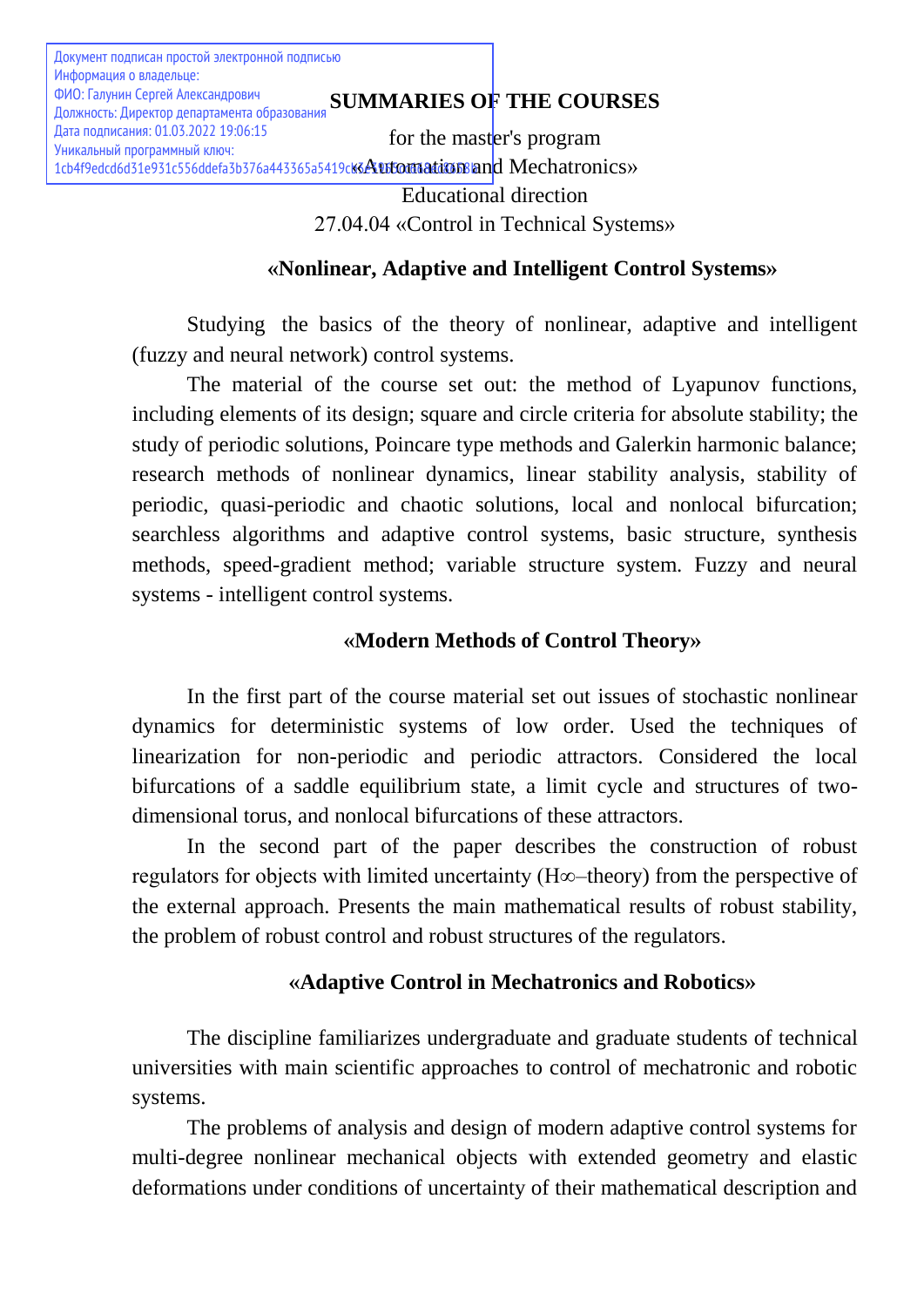external perturbations are being studied. Mathematical models of multi-degree-offreedom rigid and elastic nonlinear mechanical objects in explicit form of Lagrange equations of the second genus are considered. The basic structures of searchless adaptive control systems for linear and nonlinear objects, their stability to additive perturbations, and dissipativity are studied. The technique of block-byblock calculation of the designed systems with direct and indirect adaptive control of nonlinear elastic objects is studied using the concept of compound programmed, linear (modal or following the reference model), and adaptive control (with signal and parametric adjustment).

#### **«Foreign Language»**

This course is pointed on providing training courses for foreign citizens who had not studied the Russian language before. It includes language and speech models based on the requirements for the Еlementary certification level. Achieving this level in Russian will satisfy the foreign students' basic communicative demands in social and cultural as well as in educational spheres of communication.

The content of the program involves implementation of flexible training models, depending on the communicative purposes, native language and students' individual features.

#### **«Russian as a Foreign Language»**

The discipline is intended for education of master's degree non-philological foreign students, who have the bachelor diploma of Russian institute of higher education and have the knowledge of Russian Language corresponding to the B 2 level. The program includes requirements for language knowledge level in different types of speech activity as well as grammar and speech material.

The mastering of this program will allow the foreign students to handle their communicative needs in educational, social and cultural sphere, will produce the base for successful learning of special subjects, and, as a result – for successful presentation of a thesis.

The Russian Language course for master's degree students must ensure the forming of a graduate's communicative competence on the level sufficient for professional activity in Russian Language. The education is realized on the source of general scientific, country-specific, literary, social and political texts.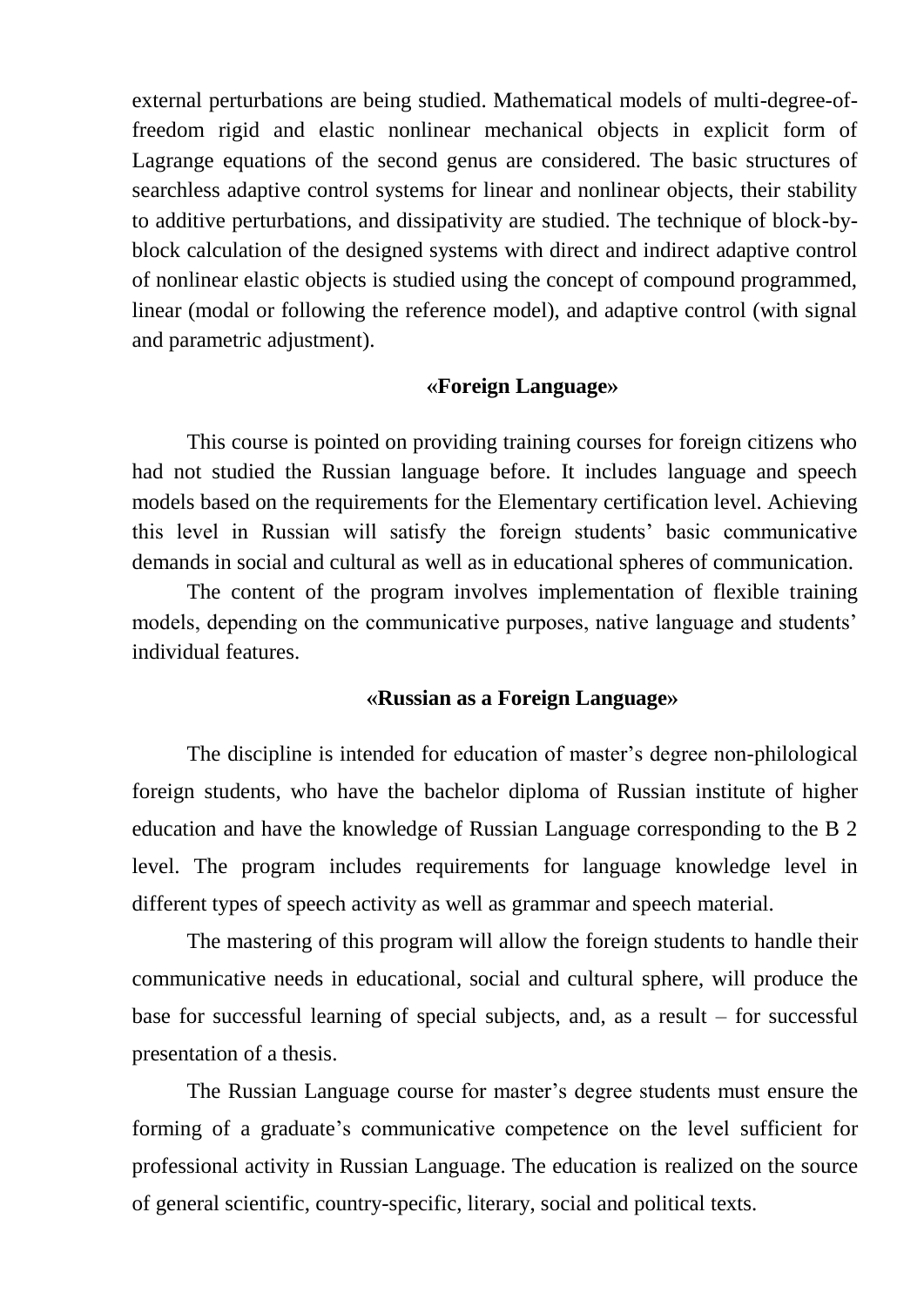#### **«Social Communication in a Professional Environment»**

The aim of the course is to discuss some important problems of theory and practice interpersonal communication in business environment. The following issues are discussed in the course: situate and psychological factors interpersonal communication, verbal and nonverbal practices of communication, active listening, specific ways of interpersonal pressure, influence and manipulation, emotional management, types of corporate culture and teambuilding.

#### **«Energy Management»**

Content of discipline includes theoretical and practical aspects of management of energy resources of the enterprise and includes questions: 1) evolution of development of theories of management and a role and the place of EM in the enterprise management system. Special attention is paid to a conceptual framework of EM, its purposes, tasks and functions, classification; the model of a system of EM is considered; 2) management of energy resources of enterprise. EM is studied as a development of the enterprise's strategy, an functional strategy of the enterprise, its place in the corporate management pyramid is defined; the attention is focused on EM from the points of view of investment attractiveness and information and marketing providing actions which are directed to increase in energy efficiency; 3) implementation of discipline: cases (tasks solution) by economic assessment of efficiency of EM, an energy audit; on legal regulation of ensuring energy efficiency, and energy security, energy industry.

### **«History of Science and Technology in the Field of Technical Systems»**

The main aims of the course are as follows: study of a new physical phenomena discoveries new scientific theories and laws forming, basic ideas and technical solutions appearance in the field of electrical engineering, electromechanics and control, that formed the automatic control science.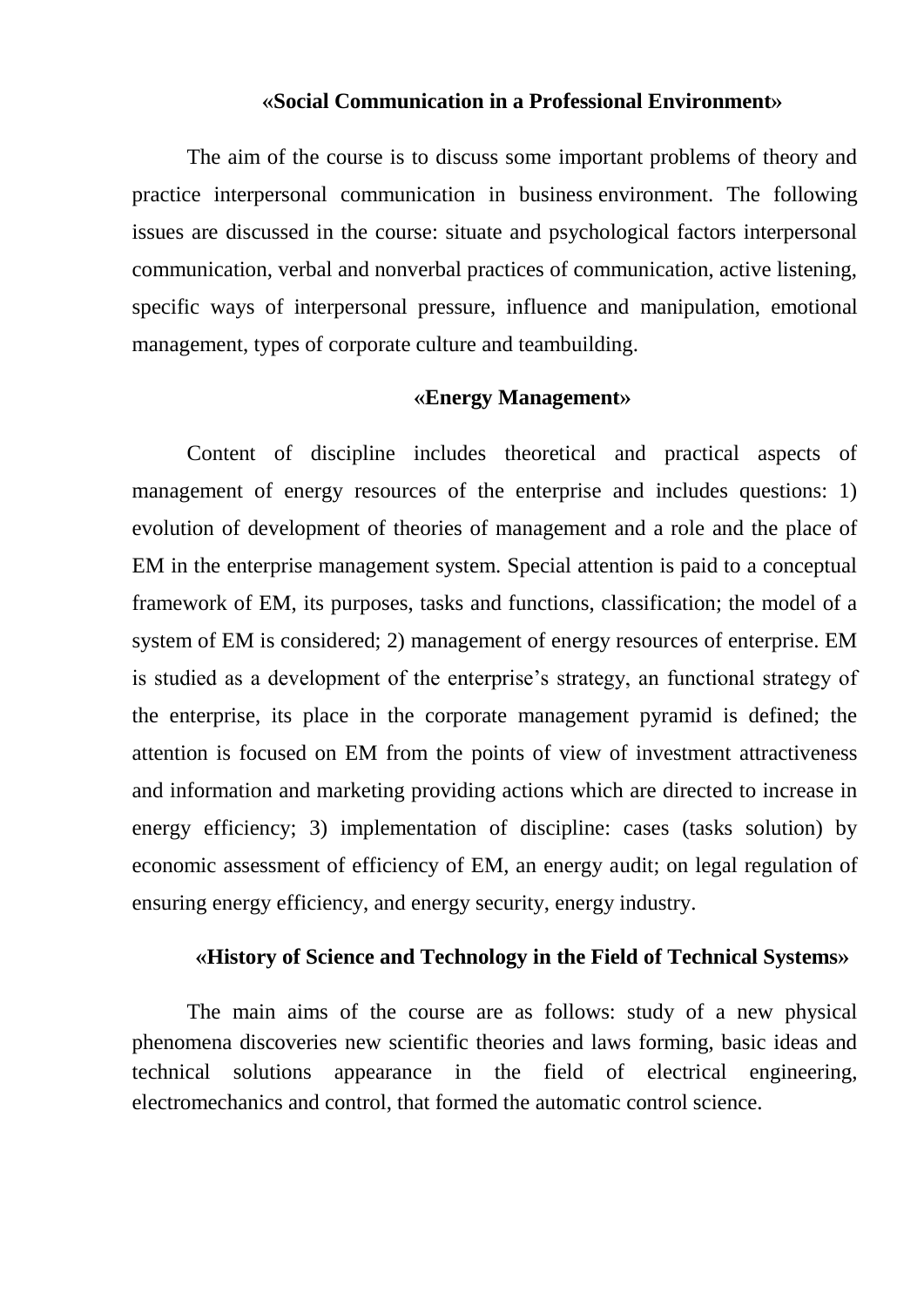#### **«Electric and Hydraulic Drives Mechatronic and Robotic Systems»**

Study the principles of operation of electric and hydraulic drives of various types used in modern mechatronic and robotic devices and control methods of actuators and methods for their calculation and modeling. The examples of different types of actuators

#### **«Computer-based Technologies of Control Technical System»**

The discipline "Computer technologies of technical control system" is intended to provide complete representation about modern information technologies and software used in the control systems, implemented on the basis of information and digital systems, primarily - in industrial processes. Presentation of the material is based on universal regulations applicable to the control of any complex system. Questions concerning the control of technical systems and various industrial automation systems are discussed in general terms. The functional, organizational, informational, software and hardware aspects of computer-aided control processes are given in detail. Important issues related to the development of up-to-date industrial systems - Intranet- and of Internettechnologies – are considered. Following principals of SCADA-systems construction are discussed: the implementation of human-computer interaction, hierarchical principle of systems construction, the composition of hardware and software platforms and methods of software interactions. Problems of constructing and practical use of real time operating systems are studied.

Theoretical training focused on the use of acquired knowledge in the development of practical issues related to the control tasks for contemporary industrial automation systems and technical systems for various applications. Practical development of computer technologies is carried out in a laboratorybased, consisting of research laboratory stands, equipped with the modern generation of industrial controllers and SCADA-system InfinitySuite.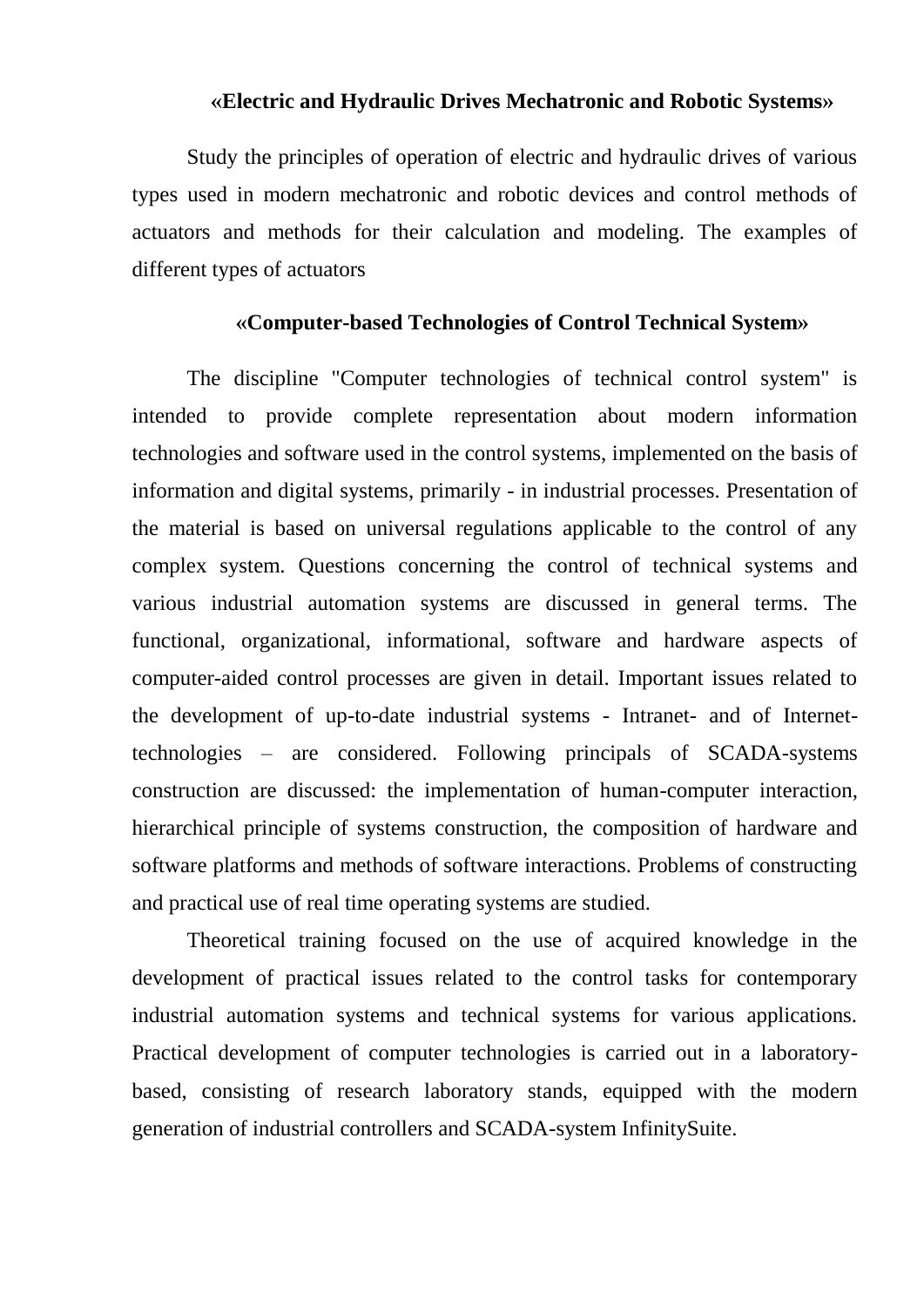#### **«Mechatronic Systems and Robotics»**

The discipline includes the exposition of the mechatronic and robotic technology design foundations of complexes. Discusses drives robotic systems, questions of mathematical description and simulation of robots and mechatronic machines.

Discipline is supported by a large number of practical and laboratory classes and independent work of students on the basic sections of the program. To ensure quality control of learning the discipline of students are provided testing and current control of knowledge on sections of the program.

#### **«Systems of Ensuring the Safely for Technical Control Devises»**

The discipline considers general engineering issues in complex security. Also, principles of design and construction such systems are discussed. The focus is on the safety requirements in the test instrument. The discipline covers problems related to the features of technical equipment in terms of electromagnetic compatibility, ergonomic engineering and other.

#### **«Modeling and Synthesis of Nonlinear Elements of Systems»**

The discipline introduces the basis of mathematical modeling and synthesis of nonlinear devices at the input/output mapping. Different forms of nonlinear models classified as multidimensional polynomials, regression models and neural networks are investigated. The comparative analysis of nonlinear models are performed. The methods and algorithms of model building by solving the problems of nonlinear device operator approximation in the root mean square norm, using the input and output signal sets are studied. The approximation problems are solved in time, frequency, s- and z-domain. The skills of various neural network synthesis in MATLAB are given. The examples of modeling and synthesis of nonlinear transformers, filters, compensators.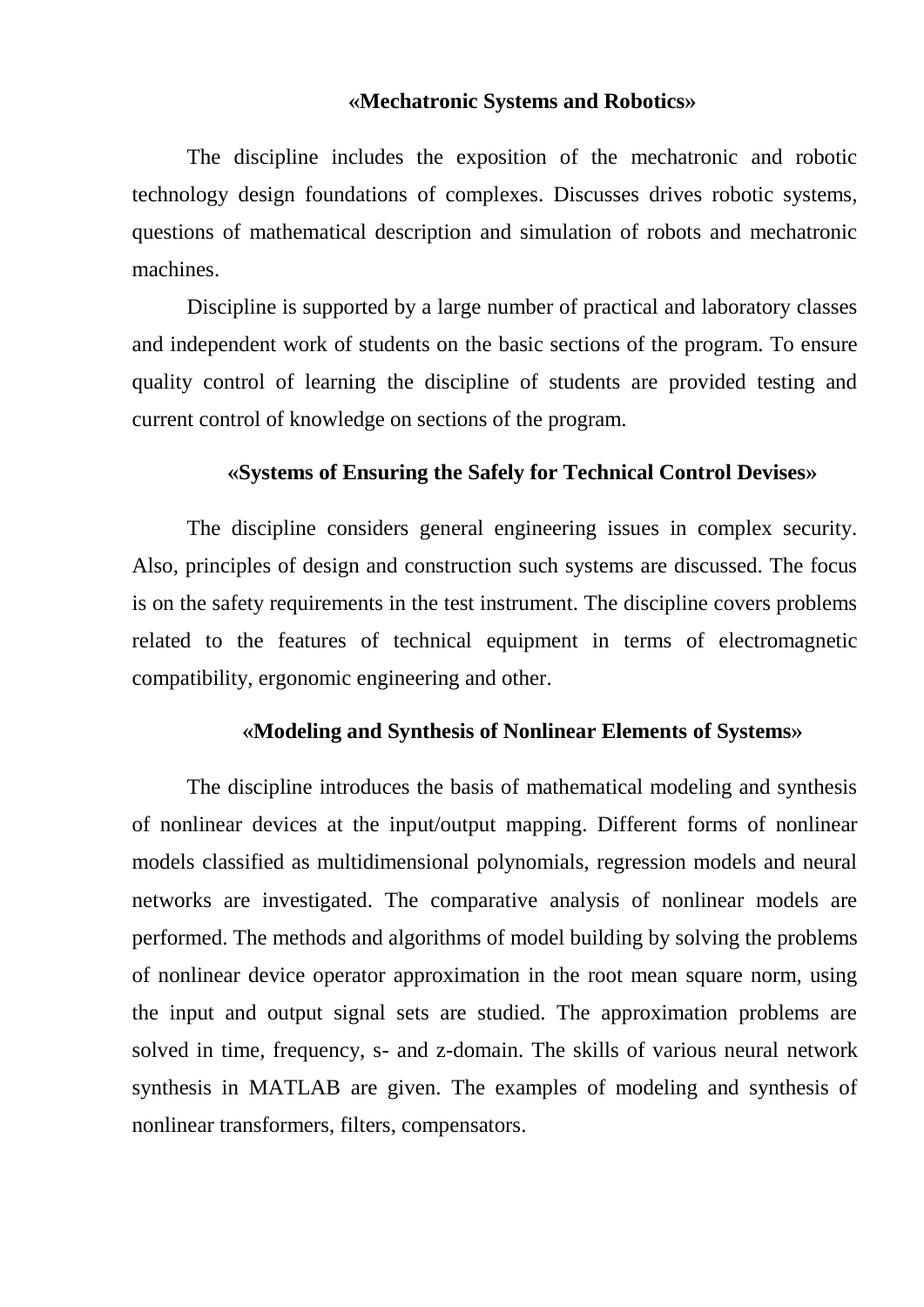#### **«Mathematical Modeling of Objects and Control Systems»**

Contents comprise physical and mathematical bases of construction of models of objects and control systems, methodology of their research, the principles of creation and research models in interactive engineering software environments.

#### **«Electromechatronic Complexes and Systems»**

In this course students will study the process of electromagnetic and electromechanical energy conversion processes associated with functional and design combining in EMTС electromechanical converter with electronic components. We consider the structure and operation of EMTC of an example with synchronous machines and information type EMT systems. The technique of calculating the parameters and characteristics of EMTC are considered. Practical and laboratory classes are conducted with the development of methods for the preparation and analysis of EMTC performance.

#### **«Microcontroller-Based Control Systems»**

Discipline is designed to prepare masters in the field of control of technical objects. It explores the architecture of modern digital control systems with microcontrollers, the basic stages of analysis, synthesis and design of such systems. Considered the mathematical description of control systems with microcontrollers, analysis and synthesis using the methods of both classical and modern control theory. The theoretical part of the course is accompanied by practical and laboratory classes for practical mastering of the studied material.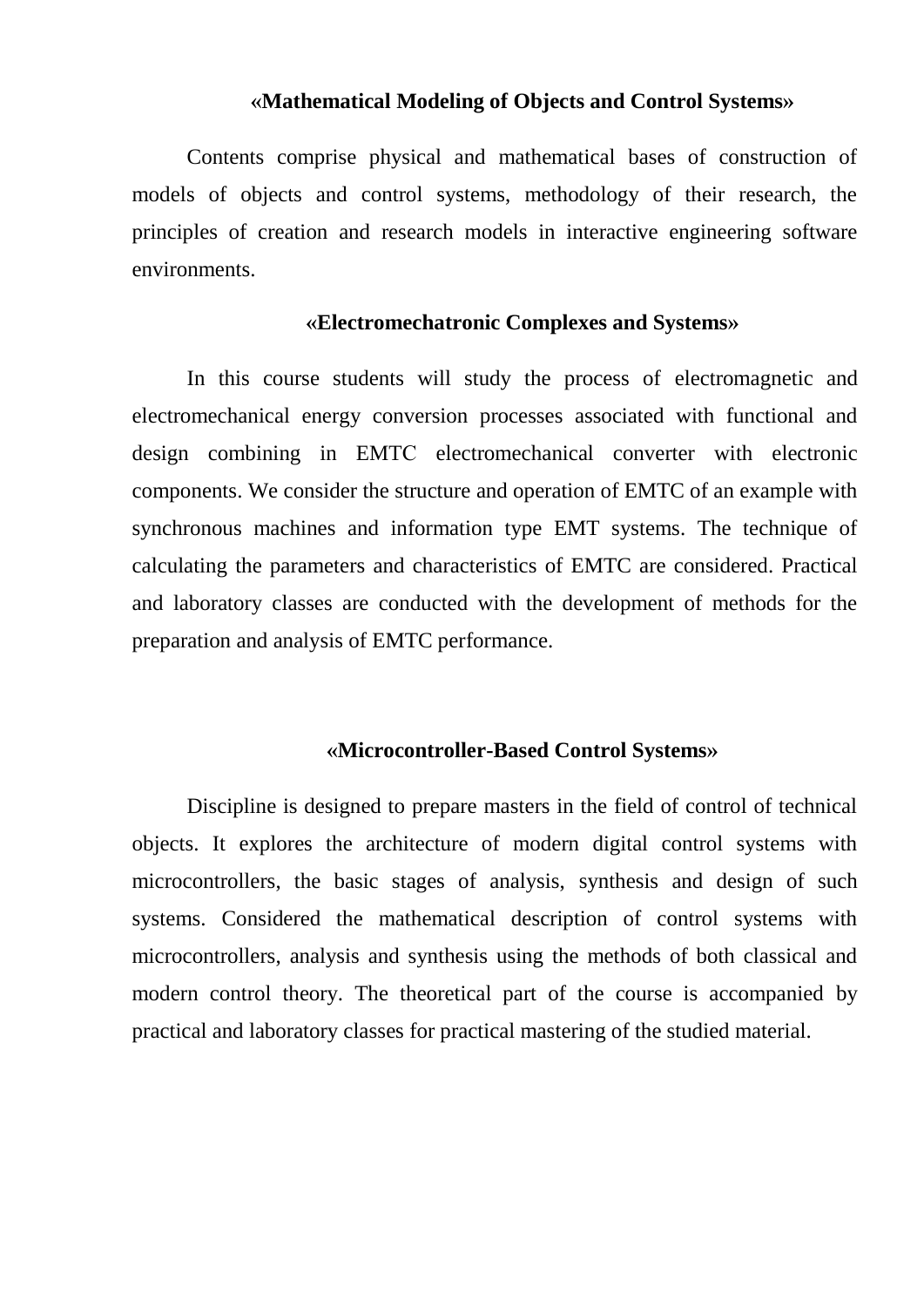### **«Training Practice»**

### **«Field Experience (R & D)»**

#### **«Pre-Diploma Practical Training»**

### **«State Final Examination»**

The State final attestation includes defense of the graduation qualification work. The State final attestation is the last mastering stage of the basic educational program.

The training level of graduates for performance of their professional tasks and compliance of their training with the requirements of the State Standard are assessed in the course of the State final attestation.

# **«Methods and Means of Mathematical Optimization in the Field of Technical Systems»**

The discipline introduces the basics of optimization theory and decision making. Models and decision-making methods, methods and algorithms of mathematical programming, various approaches used for modeling and control in optimal systems are considered. Within the framework of the course, theoretical conclusions are considered on the basis of examples of real systems, namely: the use of linear programming for resource allocation in the planning of the production life cycle, the problem of balancing the assembly at the factory, queue problems in service systems, Markov chains in game theory, the use of filtering when direct measurements are not possible, for the case of a thermometer.

#### **«Robotics System Design»**

The discipline introduces students to the basic rules of designing robotic systems, methods and means of designing robots and robotic systems. The course covers the following topics in detail: regulations and criteria for robotics design, multidisciplinary aspects of robotics design including mechanic, electronic, control